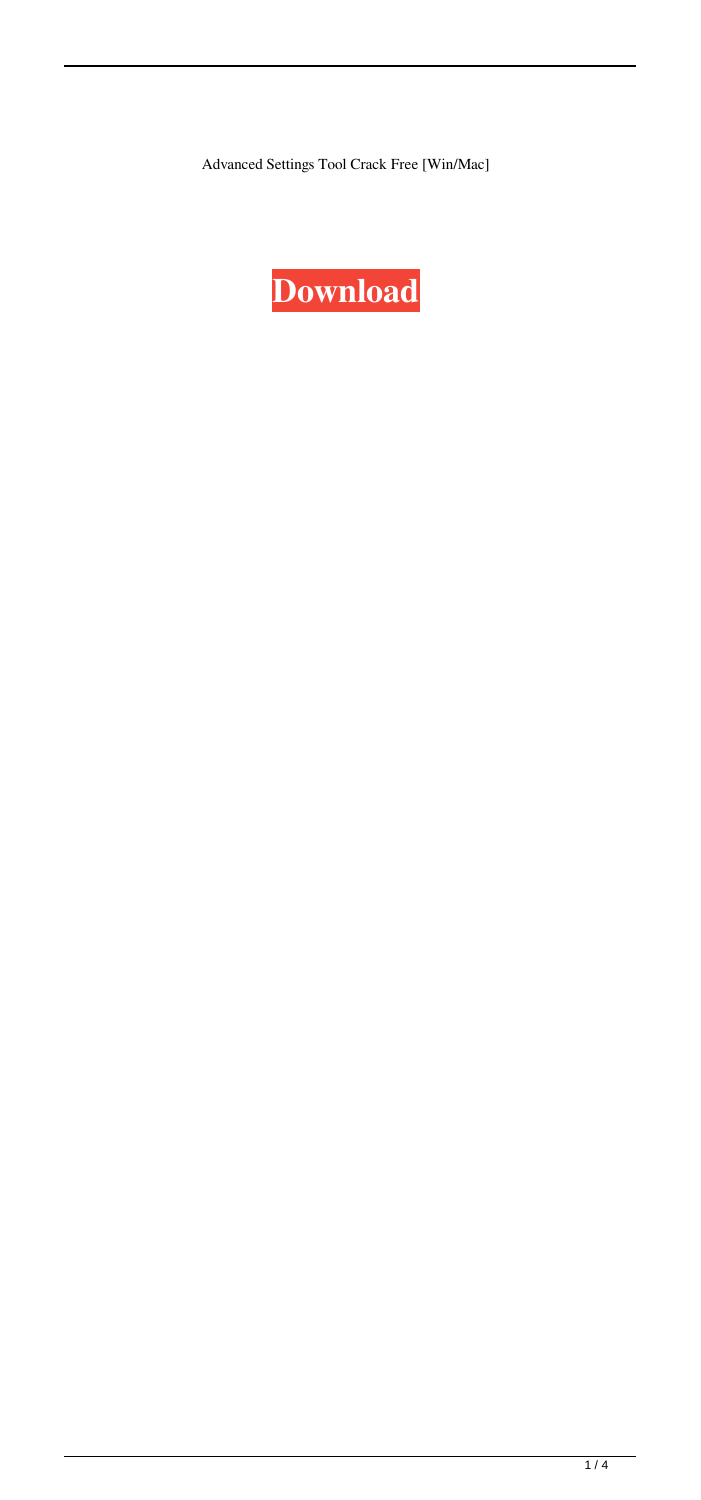### **Advanced Settings Tool Crack + Free Registration Code Free Download [Mac/Win] [2022-Latest]**

The Advanced Settings Tool Free Download application is designed to make users aware of the dangers of editing or adding registry keys in the wrong place. The Advanced Settings Tool Crack Keygen application, when used correctly, will save you many problems by allowing you to view and safely modify many of the "hidden" keys that need to be changed on the SA interface for any number of reasons. Advanced Settings Tool Crack Usage Instructions: Hold down the Ctrl key and hover over any "hidden" registry key that needs to be modified. A tooltip will pop up over the key, outlining its potential dangers, and providing a "safe" method to use. Use the "Edit" button to safely modify that key on your computer. If you are using Windows XP, you may have to right click on the "Edit" button to modify it. Use the "Exit" button to leave the "Advanced Settings Tool" application. Other Resources: a l c u l a t e l . 0 ,  $1/2$  L e t f b e  $(-45)$  /  $(-105)$  +  $(-2)$  /  $(-14)$ . F a c t o r - 3/2 \* g + 1/2 + f \* g \* \* 3 -  $g$  \* \* 2 .  $(g - 1)$  \* \* 3 / 2 L e t y ( z ) b e t h e t h i r

### **Advanced Settings Tool Crack + Product Key Free Download [Mac/Win]**

Allows access to the HKCU\Software\Classes\CLSID key. Uses the key value to identify the CLSID of the executable and then evaluates that CLSID against the list of CLSIDs in the HKLM\Software\Classes\CLSID key. If the CLSID is not found in either key, then the macro will return a value of 0. In the following example, a list of CLSIDs is obtained from the HKLM\Software\Classes\CLSID key. The list is then iterated over with a FOR EACH loop and each CLSID is evaluated in an IF statement. If the current CLSID matches the current key value, the executable is identified. If the value is not found, the key value is stored in a variable named "KeyMacroValue". HKCU\Software\Classes\CLSID\{CLSIDHere} = KeyMacroValue Sample: HKCU\Software\Classes\CLSID\{C0C1FFA8-99D7-4CBB-B9AE- $D9E32C4B7315$  = REG SZ

HKCU\Software\Classes\CLSID\{8ACCDB60-07C7-4538-9BFE-C0ECFD7A0DD8} = REG\_SZ HKCU\Software\Classes\CLSID\{F9F36213-B9C9-4B60-AB4D-A6E0C9C0C47F} = REG\_SZ HKCU\Software\Classes\CLSID\{FB03AB1D-F98C-4F5F-B09D-3CBA8A8823C1} = REG\_SZ HKCU\Software\Classes\CLSID\{D50EE9AD- $AF0F-49AB-AABC-26D6D74BEEF0$  = REG SZ

HKCU\Software\Classes\CLSID\{B465027B-6D7F-4C9C-A29E-CEF6B0B4E7B7} = REG\_SZ HKCU\Software\Classes\CLSID\{D5F9DFB0-65A7 77a5ca646e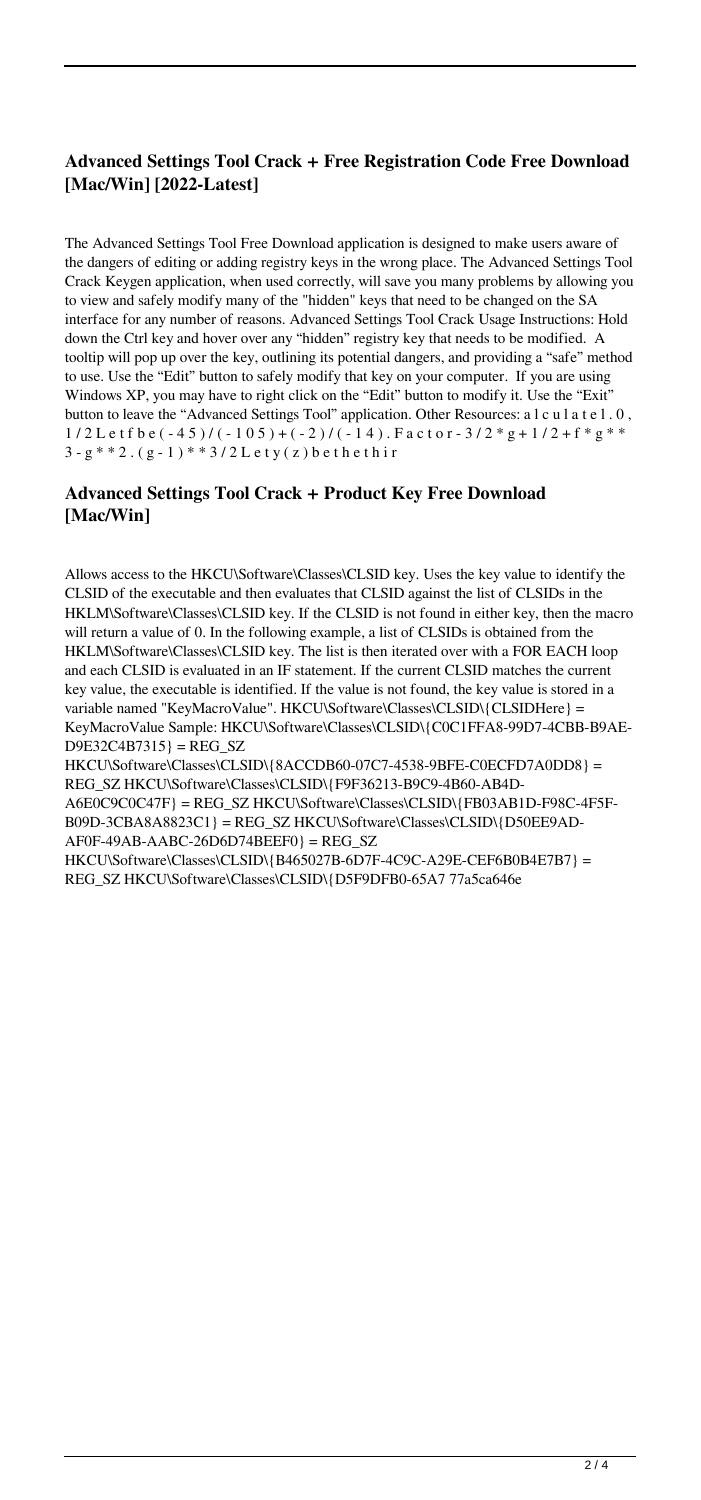# **Advanced Settings Tool Crack+ Product Key Full Free**

Uses a small, easy-to-use, UI to help users modify a number of registry settings on Windows, including the following: The file type associations Dword key settings to modify various shell integration settings Dword key settings for custom registry key values Dword key settings to modify several systemwide key value settings Dword key settings to modify some advanced TS settings Dword key settings to modify the value of system registry keys that must be added to the registry to use the Advanced Settings Tool Output settings to be used when exporting modified keys About The Advanced Settings Tool is a small executable that allows the user to modify the default Windows settings for a number of key settings. It contains two sections: The Advanced Settings Tool Settings Section: This section contains the key settings that can be modified using the Advanced Settings Tool. The Options Section: This section contains the settings that can be used by the Advanced Settings Tool when exporting and saving the modifications made to the registry. The Advanced Settings Tool Settings Section: Contains settings that should be modified using the Advanced Settings Tool. In the "advanced settings section" of the Advanced Settings Tool, a user can modify or enable the following settings: The Windows "Default Programs" settings The settings for which files can open with the default programs The file type associations Dword key settings to modify several shell integration settings Dword key settings for custom registry key values Dword key settings to modify several systemwide key value settings Dword key settings to modify some advanced TS settings Dword key settings to modify the value of system registry keys that must be added to the registry to use the Advanced Settings Tool Output settings to be used when exporting modified keys When the user saves the modifications they make to the registry using the Advanced Settings Tool, the user can either Save To File (or Save To Registry), or Export To Registry. Limitations The Advanced Settings Tool cannot be used to modify or enable the following settings: The Windows "Default Programs" settings The settings for which files can open with the default programs Dword key settings to modify the volume label Dword key settings to modify the system time and date settings Dword key settings to modify the Windows logging settings Dword key settings to modify the Windows folder settings Dword key settings to modify the Windows short cut settings Dword key settings to modify the Windows desktop settings Dword key

### **What's New in the?**

A very simple and small registry editor.